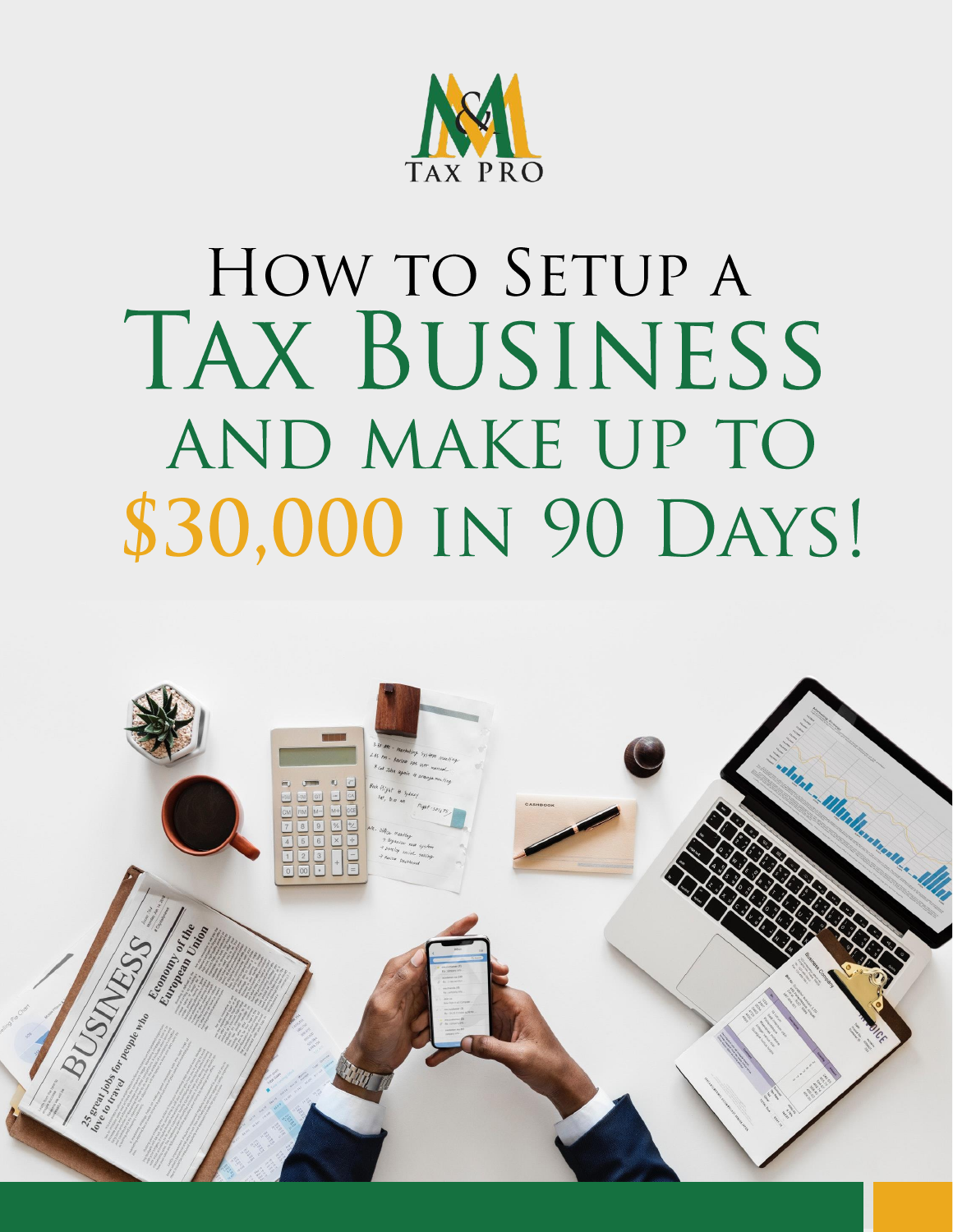# **Table of Contents:**

- [Setup your Tax Business](#page-2-0)
- [Marketing](#page-3-0)
- [Cost & Budget](#page-5-0)
- [How to Get Sales](#page-6-0)
	- [Potential Income](#page-14-0)
- 
- [Build an Empire](#page-14-0)

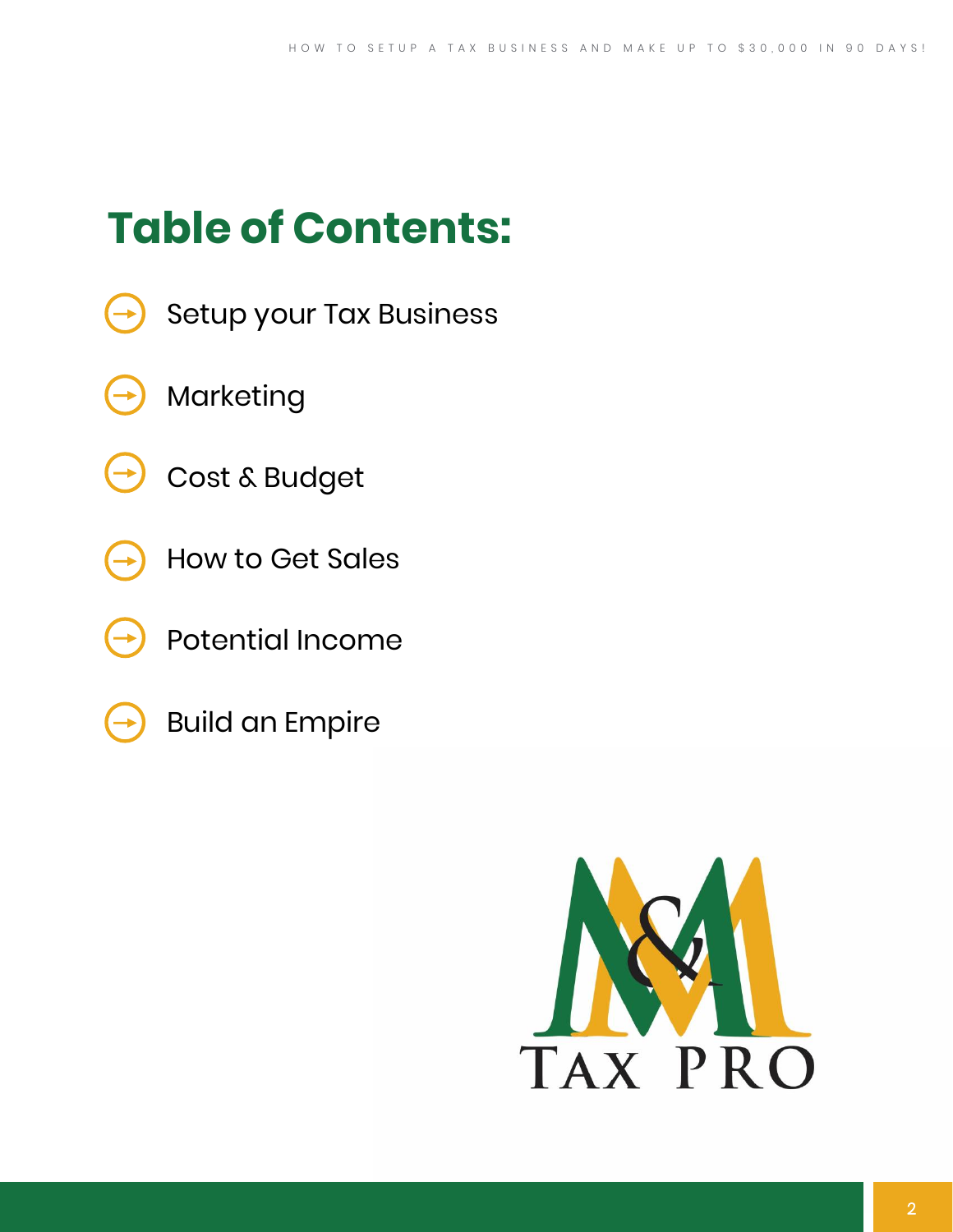# <span id="page-2-0"></span>**I. SETUP YOUR TAX BUSINESS**

#### 1. Apply For EFIN

<https://www.irs.gov/e-file-providers/become-an-authorized-e-file-provider>

2. Apply for PTIN

[https://www.irs.gov/tax-professionals/ptin-requirements-for-tax-return](https://www.irs.gov/tax-professionals/ptin-requirements-for-tax-return-preparers)preparers

3. Establish Business Entity. This depends on your state you file the Entity in. This link below is for all 50 states.

[https://www.llcuniversity.com/50-secretary-of-state-sos-business-entity](https://www.llcuniversity.com/50-secretary-of-state-sos-business-entity-search/)search/

4. Set up Federal Tax ID

[https://www.irs.gov/businesses/small-businesses-self-employed/apply-for](https://www.irs.gov/businesses/small-businesses-self-employed/apply-for-an-employer-identification-number-ein-online)an-employer-identification-number-ein-online

- 5. Set up a Business Account (\$100)
- 6. Locate office space in the area.
- 7. Apply for Bank Products

ATTEND TRAINING AT CORPORATE OFFICE! (\$150-\$500)

Complete the IRS two day 15 CPE credit fundamental to Taxes and Software. Log in information will be provided with purchase of software.

INCOME TAX TRAINING AVAILABLE NOW AS LOW AS 49.95.

We have partnered with our online accreditation center to bring you an online video-based training system for your convenience.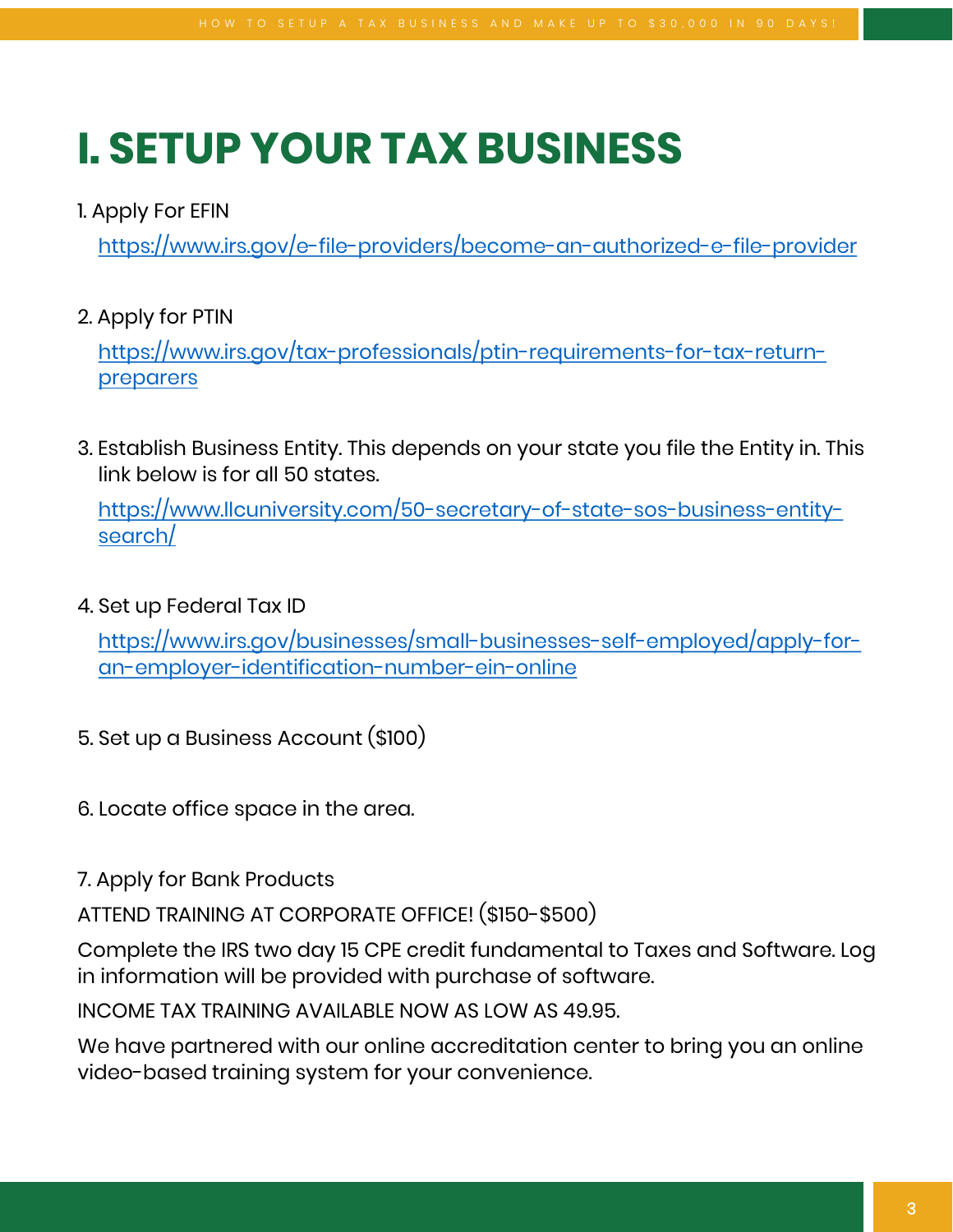### <span id="page-3-0"></span>**II. MARKETING**

#### **Print vs Digital**

- 1. Print Invest in business cards, stationery, mailers, etc
- 2. Digital
- a. Website
- b. Business Card
- c. Promotional Videos (made by you or professional fiverr, videographer)
- d. Email Communications
- e. Social Media Platforms (Facebook, Instagram, Link'd, Twitter, etc.)
- f. Paid Ads
- g. Drop Cards
- h. Stationairy business Card, Flyer, Posters, Signage,

#### **B. Public Relations**

Good Public Relations can be more effective than a mass media advertisement. PR opportunities don't just fall into your lap; you have to plan for them. Here are some great ways to line-up PR opportunities for your business:

Donate or volunteer your services to a group who may need help.

Attend lots of networking events and connect to the people you meet on LinkedIn or social media.

Plan seminars to inform the public of the new tax laws.

Plan sponsorships at local events.

Give gift certificates as door prizes at events.

Plan a news releases.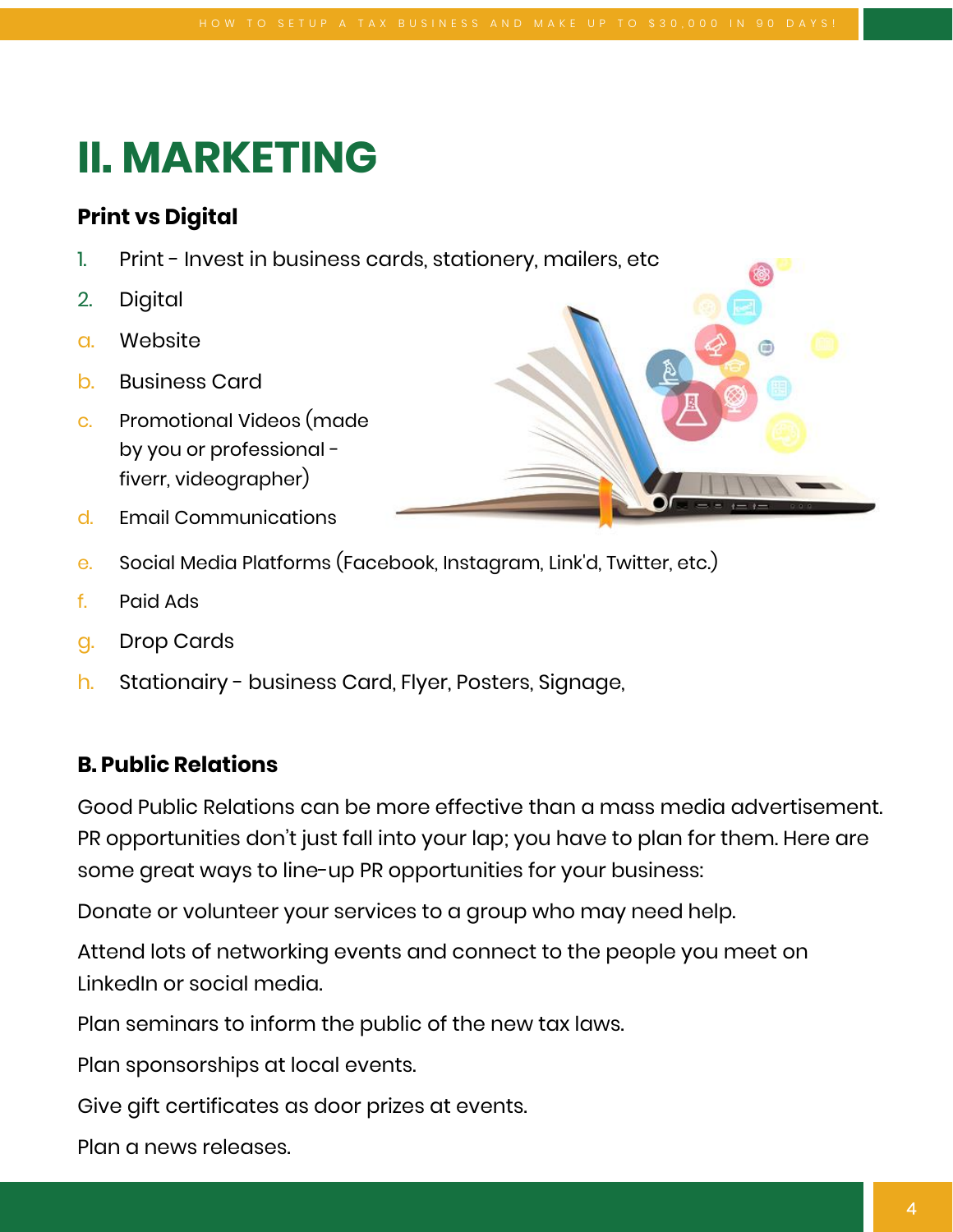#### **5. Return Clientale**

If you are an existing Tax Professional then you first goal is to, reach out to all previous clients to return this year. You need to develop a plan to remind them to call or visit to schedule their next appointment as well refer there family and friends for some type of incentive (cash, prizes, trips etc.). This could be done in the following ways:

- Via postcard (happy Holidays)
- Via email
- Via phone call
- Text Message
- News Letter
- Phone Calls
- Branded Logo gifts example: (A 12 month refrigerator magnet calendar with this years specials)

#### **6. Referrals**

Friends & Family - ask your client for a friend or family member that they know could use your services.

Referral cash/ bonus - offer a cash prize to clients who refer someone to use your services. 50% of your business will be per referral.

#### **7. Contact list**

Make a list of all your contacts that could use your services. Start sending them texts informing them of your new business and requesting their info to send promo.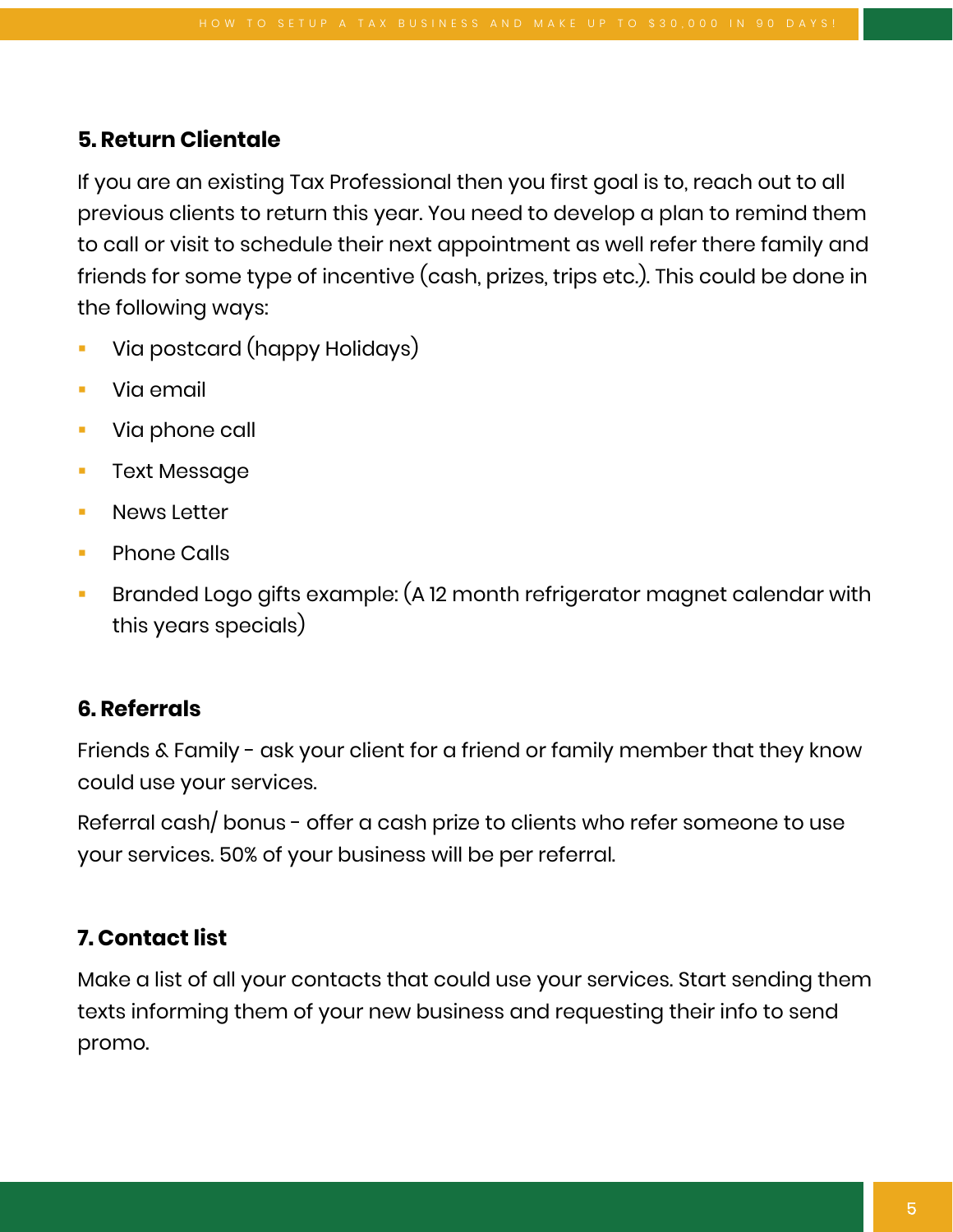### <span id="page-5-0"></span>**III. COST & BUDGET**

- **1. Office -** SOFTWARE, Phone, internet, computer, printer for check printing. Optional (digital office available). (Estimated Cost \$700-\$4500)
- **2. Stationary** (Estimated Cost \$100-\$500)
- **3. Rent:** Home office vs. Store Front (Estimated cost \$0-\$3600)

Store Front Add'l Cost - Desk, Chairs, Posters, Front Window and Door Advertisement, Front Store Signage, office supplies, utilities (\$1000-\$3500)

- **4. Insurance -** Errors & Omission (Estimated Cost \$125-\$350)
- **TIP:** Set up Credit Card Accounts up to 50,000 (for more details contact an (→ representative), ads for employees, set up training/orientation dates.
- 5. Arrange for equipment installation download software.

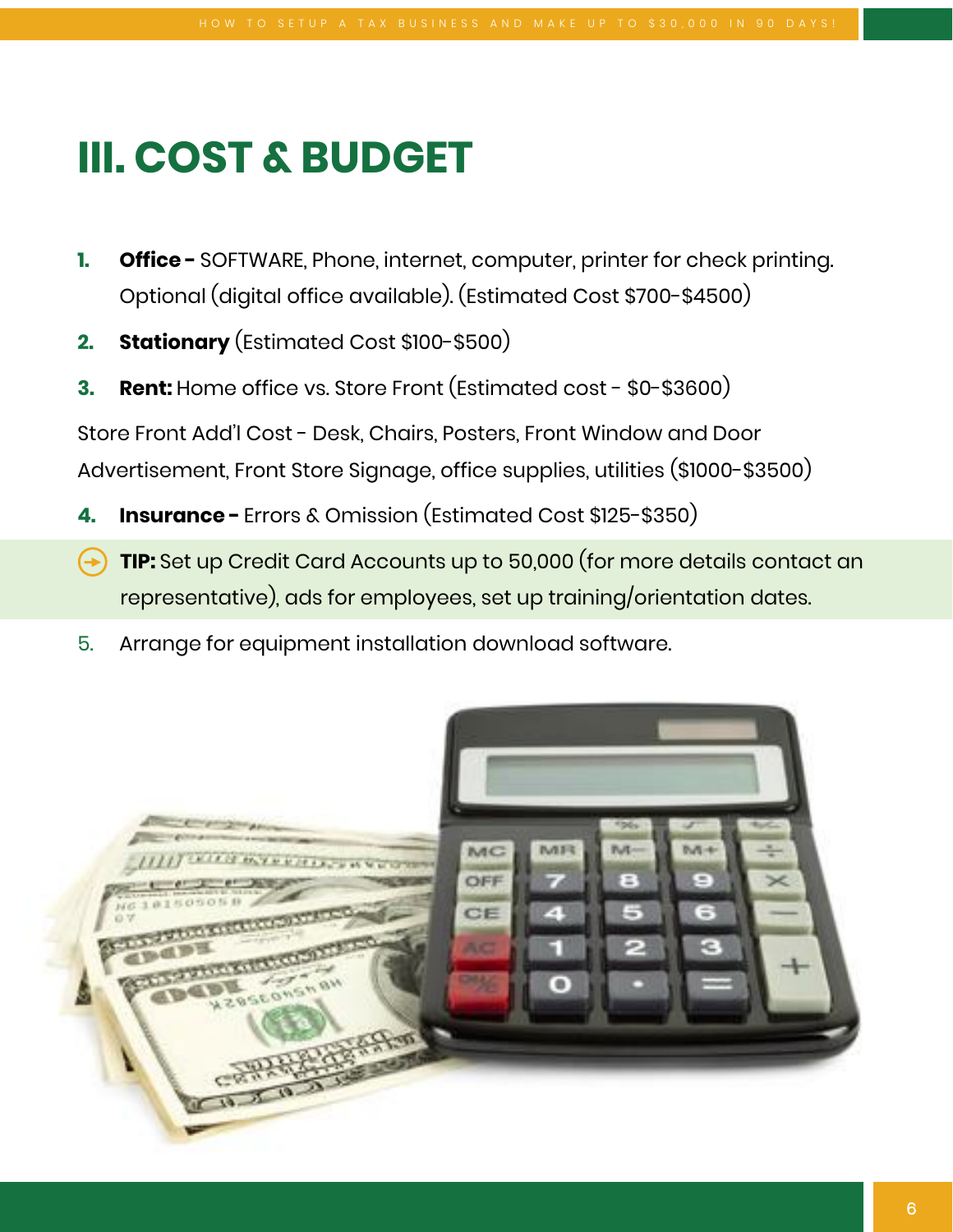### <span id="page-6-0"></span>**IV. HOW TO GET SALES**

#### **1. Early Filers - Learn how to read a Last Check Stub!**

Your tax preparers are not just tax preparers; they should be equipped to bring in more clients (aka sales). Here are some things you can do to prepare your office for increased sales.

Make sure everyone is up to date on the proper phone answering protocol (customer service is sales).

Everyone in the office should know how to give a price quote. (EIC Chart and Sample Training Return)

If you have a refer-a-friend program, every customer should be reminded of it.

Flyer distribution should be hashed out.

Discuss a telemarketing strategy for bringing in new business.

Everyone should know how and when to ask for referrals.

#### **2. Promotions/Partnerships**

Promotions are always great marketing tools to get people in the door. Whether it's a refer-afriend, group tax discount, partner with other social media giants, or any other great offer you can think of, plan it now and be sure to educate your staff.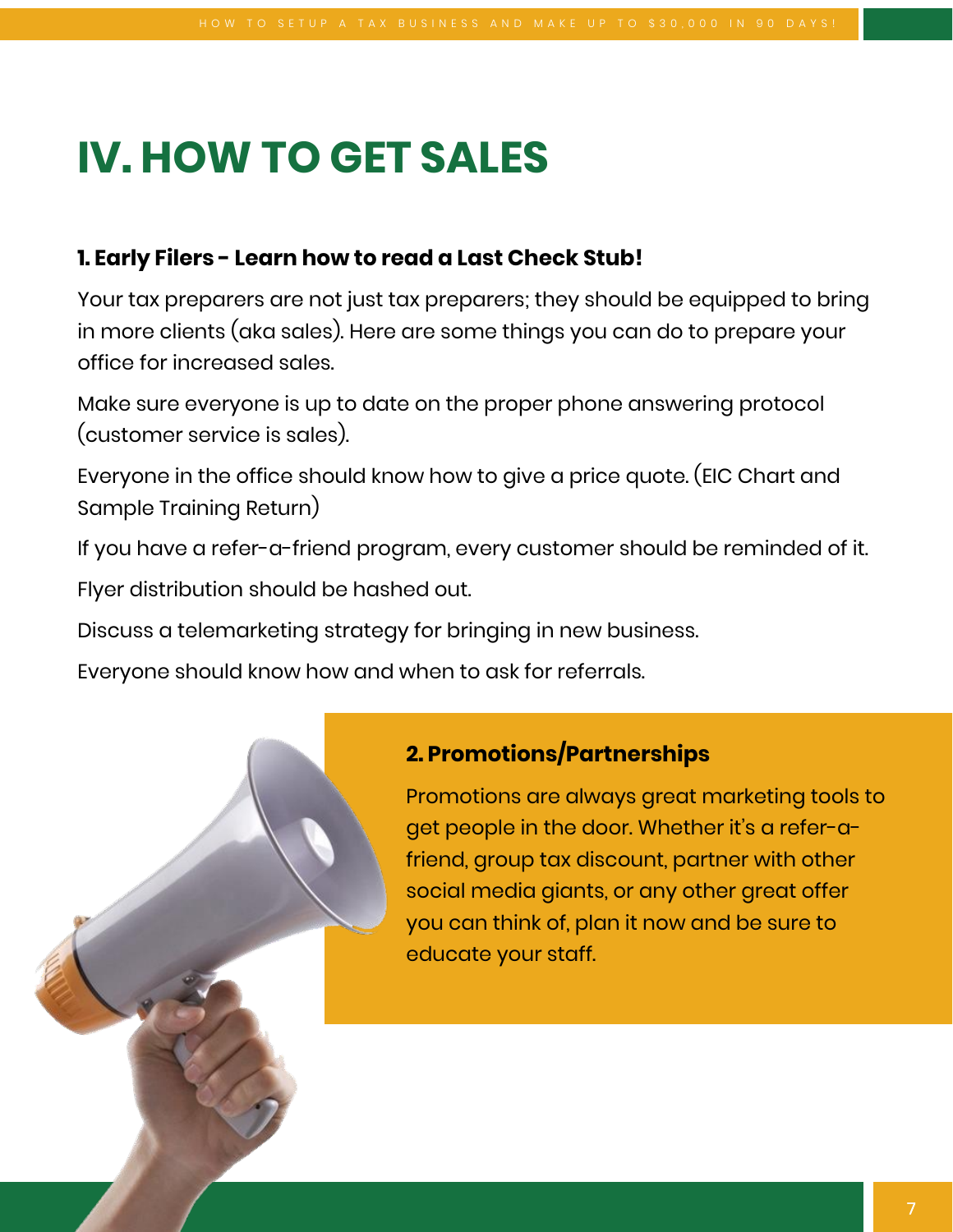#### **3. Marketing Challenge**

Below is a list of strategies to market your business

#### **A. Day to Day Tax Practice Early Marketing Challenge**

The entire month of November, focus on daily marketing tasks — yes, even on Thanksgiving day — that you can utilize to grow your tax preparation business. This has been very successful in the past so lets start it again!

#### OK! Lets Begin our Day to Day Tax Practice Marketing Challenge

At the core of being able to receive referrals from other service professionals is getting to know other service professionals. Real estate agents, mortgage brokers, bank loan officers, bankruptcy attorneys, divorce attorneys, financial planners, insurance agents, even other tax professionals, are all potential referral sources for your tax practice and it should take you all of 10 minutes or less.



What I want you to do is pick one specific type of service professional, and reach out to at least 5 of them on FaceBook or IG and send them a connection request with a personalized message saying that you're looking to network and would like to connect. Even better, invite them to lunch.

Remember the old saying? "Never eat lunch alone." Plenty of sales and marketing gurus would expand that to breakfast, brunch, lunch, high tea, dinner, and supper, meeting with a different potential referral source at each meal. As long as you don't turn it into the "ALL ABOUT YOUR BUSINESS SALES PITCH", it's probably not a bad idea!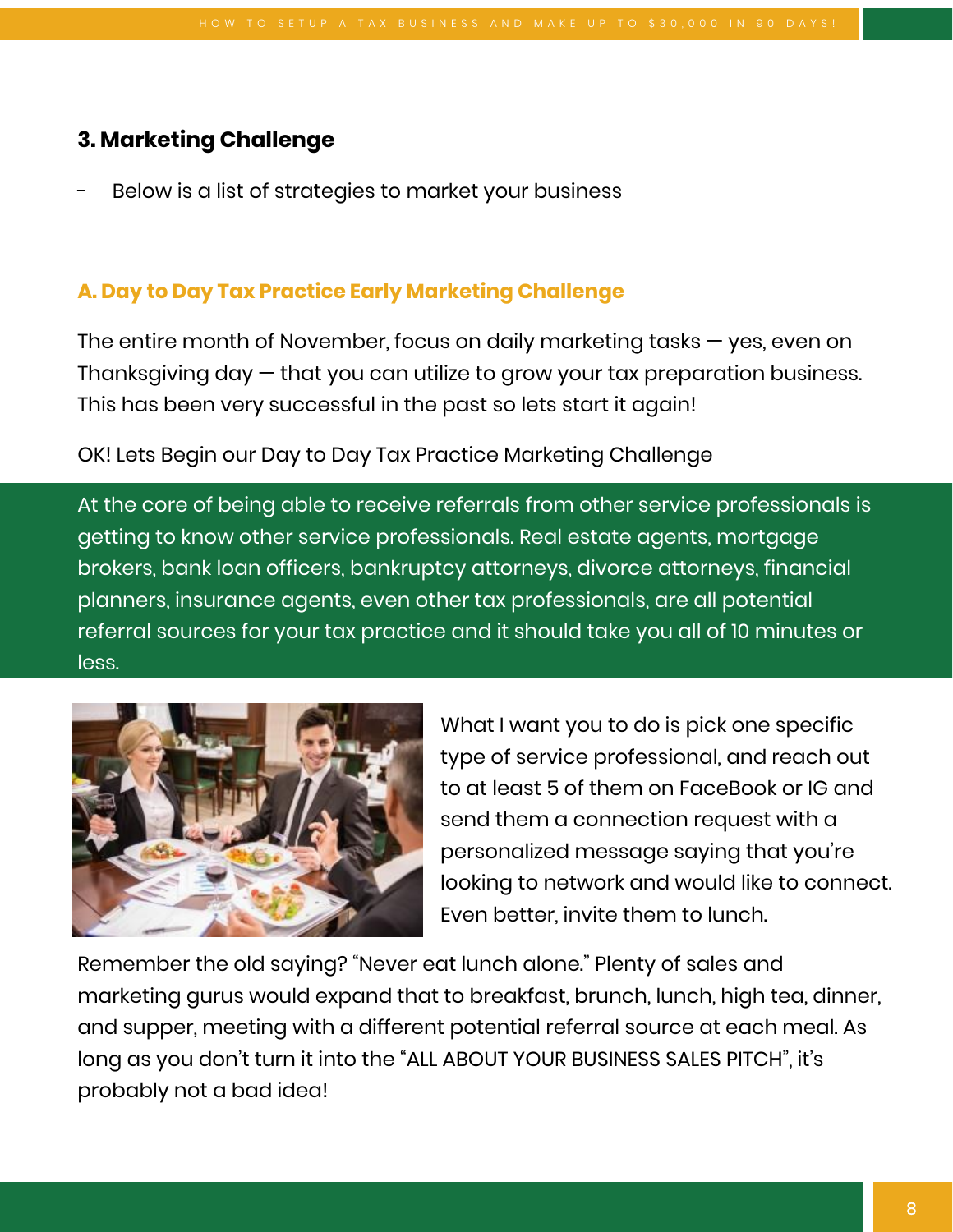In your connection request, don't even mention tax preparation services. If you're an attorney or CPA, mention that. If you're an EA, don't say "EA" — just say "federally licensed taxpayer representative" or something short to that effect. Don't mention tax preparation services because you are not selling them, your GOAL is to build a new relationship. Just say that you're looking to network with other local service professionals within the broad financial and legal sphere.

That's it! That's your entire challenge for November. Nice and easy!

# **GOOD LUCK TAX PROS!!**

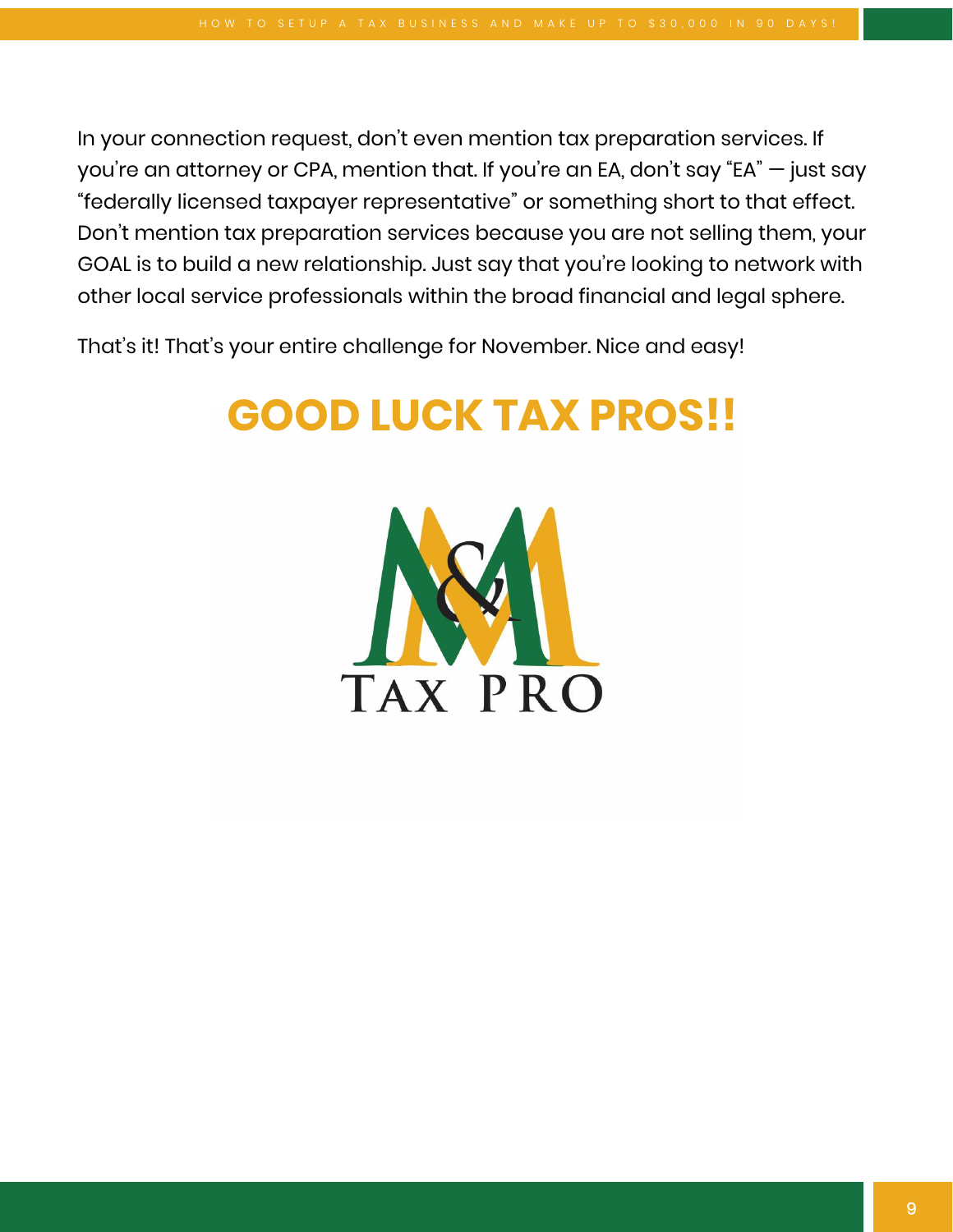# **Online Marketing Tip**

**Claim your Google My Business listing.**

Esimated Time: 10 minutes or less.

Go to Google and do a quick search for "tax preparation [your city]".

#### **What do you see?**

Google naturally prefers to give higher search placement priority to things it owns. This is why Google Maps, Google Store, YouTube, and other Google-owned sites and services appear at the top of many searches.



To make this happen for your business, simply go to google.com/business and walk through their signup process. This will allow you to show up on Google Maps, and perhaps more importantly, to list your website and start collecting client reviews which help boost your Google placement

Much Success,

#### **C. Sign up for your email service provider.**

#### Estimated Time: 5 minutes

Everybody knows that you should already have a website. But just as important, you need an email service provider (ESP).

An ESP is the company that sends emails to your leads, prospects, and clients on your behalf. This is the system where you store their email addresses, compose the emails, implement automation and segmentation rules, send email newsletters, etc.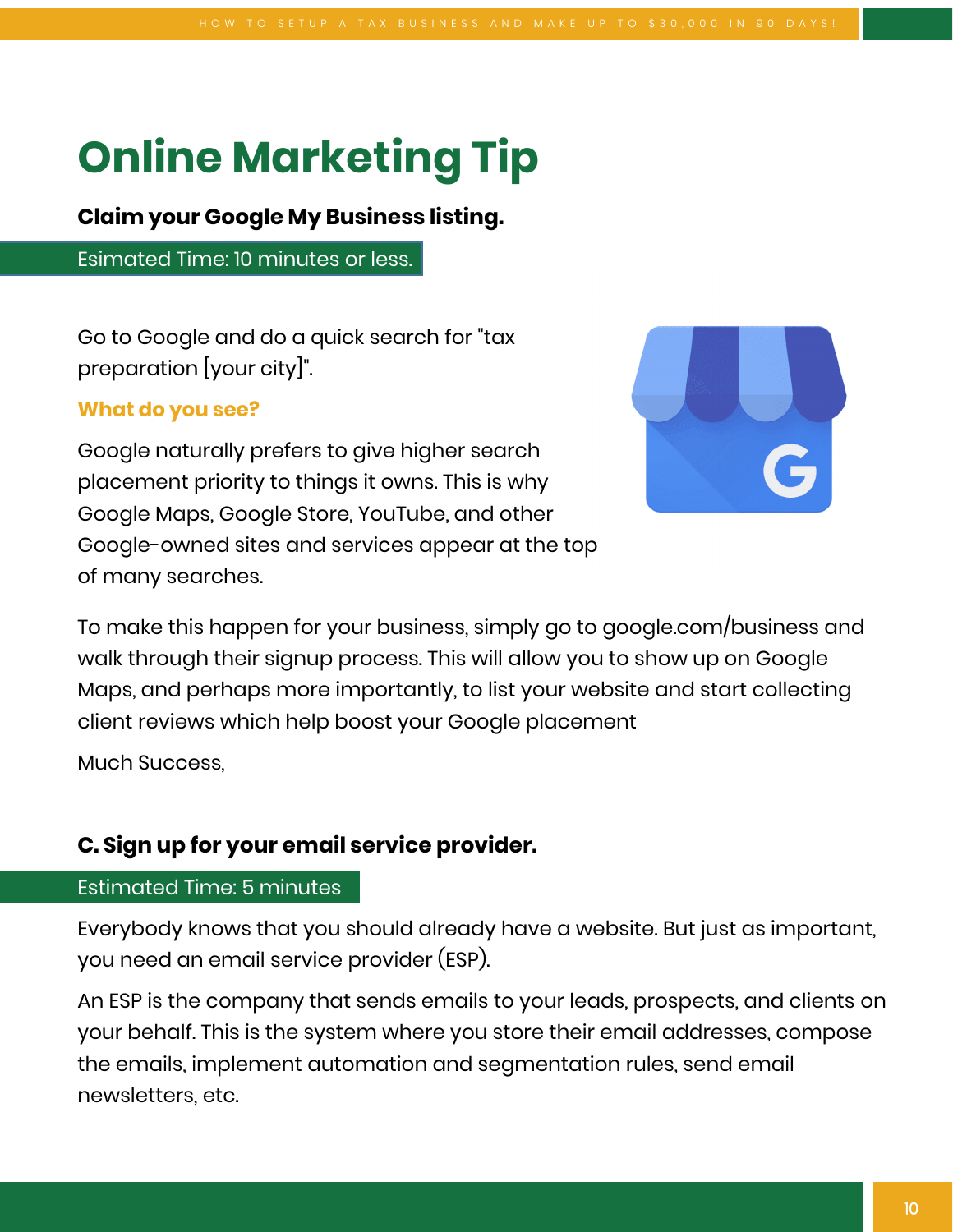#### **Why is an ESP so important?**

Because even in the era of social media, email is still the center of our digital lives. Have you ever noticed that in order to sign up for a social media account, you need an email address? In fact, email is still the #1 way to generate revenue online. Period. So building your email list should be a cornerstone of your marketing endeavors.

Aweber is definitely the one that I recommend. MailChimp and MadMimi are two other modern, popular options. Constant Contact, iContact, InfusionSoft, ActiveCampaign, and Drip are also options, but the cost are higher and its a little more difficult.

A lot of people like to start with MailChimp's free base plan, it lacks autoresponder capability, so it's useless for automated lead followup.

Check out a few providers, and sign up for one. That's it for today: Just pick one and sign up for a trial. Easy peasy!

(CAWeber we are email marketing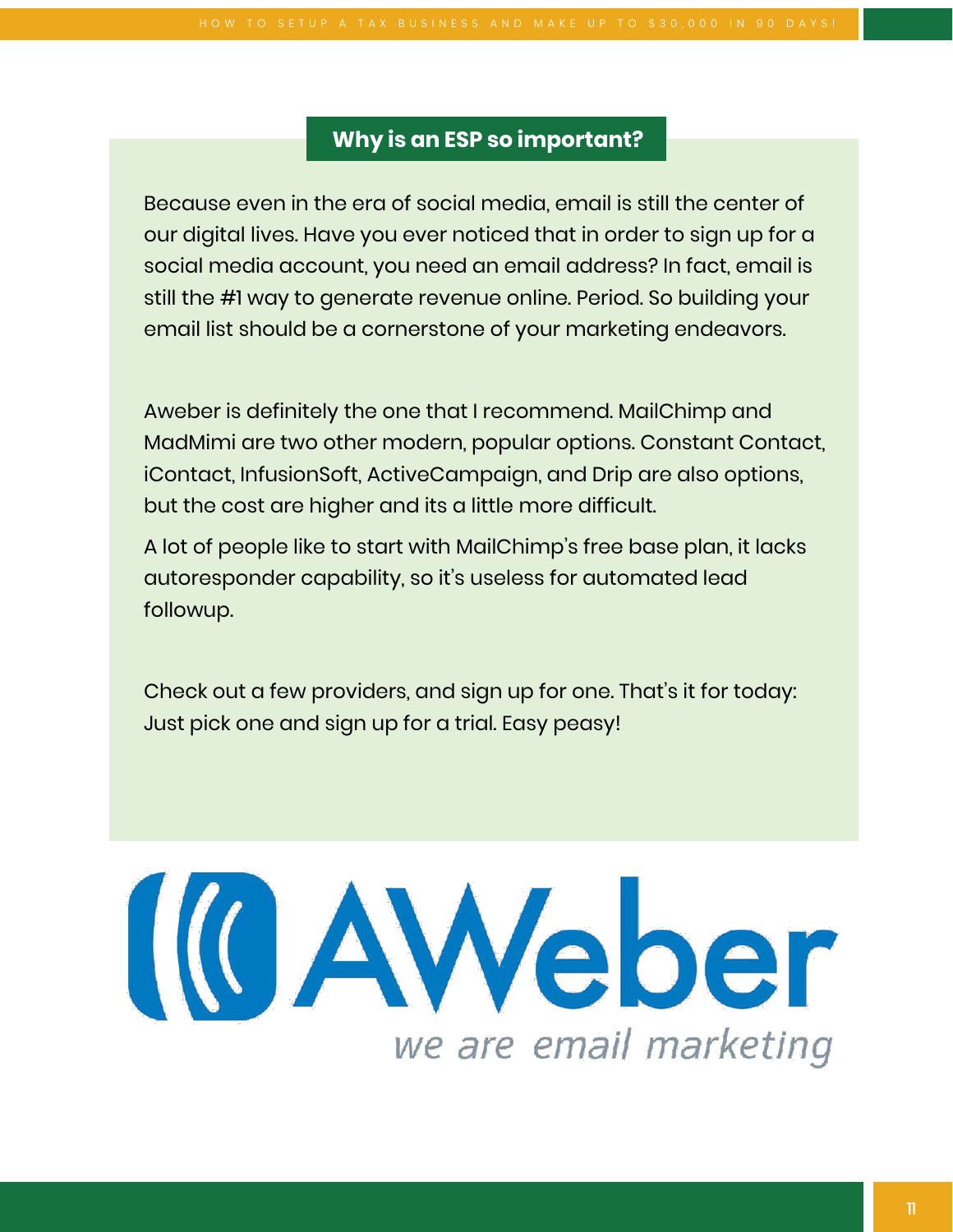# **Tuesday Tax Tip**

The Tax Cuts and Jobs Act which passed at the end of 2017 increased the amount of standard deductions from \$6,500 to \$12,000 for individuals, from \$9,550 to \$18,000 for Head of Household and from \$13,000 to \$24,000 for married filing jointly. For many this will mean that they may not have enough itemize deductions to exceed the standard deduction threshold and, as the result may be losing out on some deductions.

Come and let us at \_\_\_\_\_\_\_\_\_\_\_\_\_\_\_\_ do a FREE W-4 checkup and consultation to see if you have been withholding enough from your pay during the year.

#### **H. Social Media Ads**

Todays Social Media Tip is to go out and create a Social Media ad, banner, flyer, poster, or social media graphic that includes an OFFER of your service.

#### Here is a FREE service that you can use to achieve this:



#### CANVA - [https://www.canva.com](https://www.canva.com/)

An easy to use online graphics editor, with huge amounts of templates, including a wide range of social media options. Lots of free templates and some paid for elements. You can also create your own templates to keep your team on-brand.

Have Fun!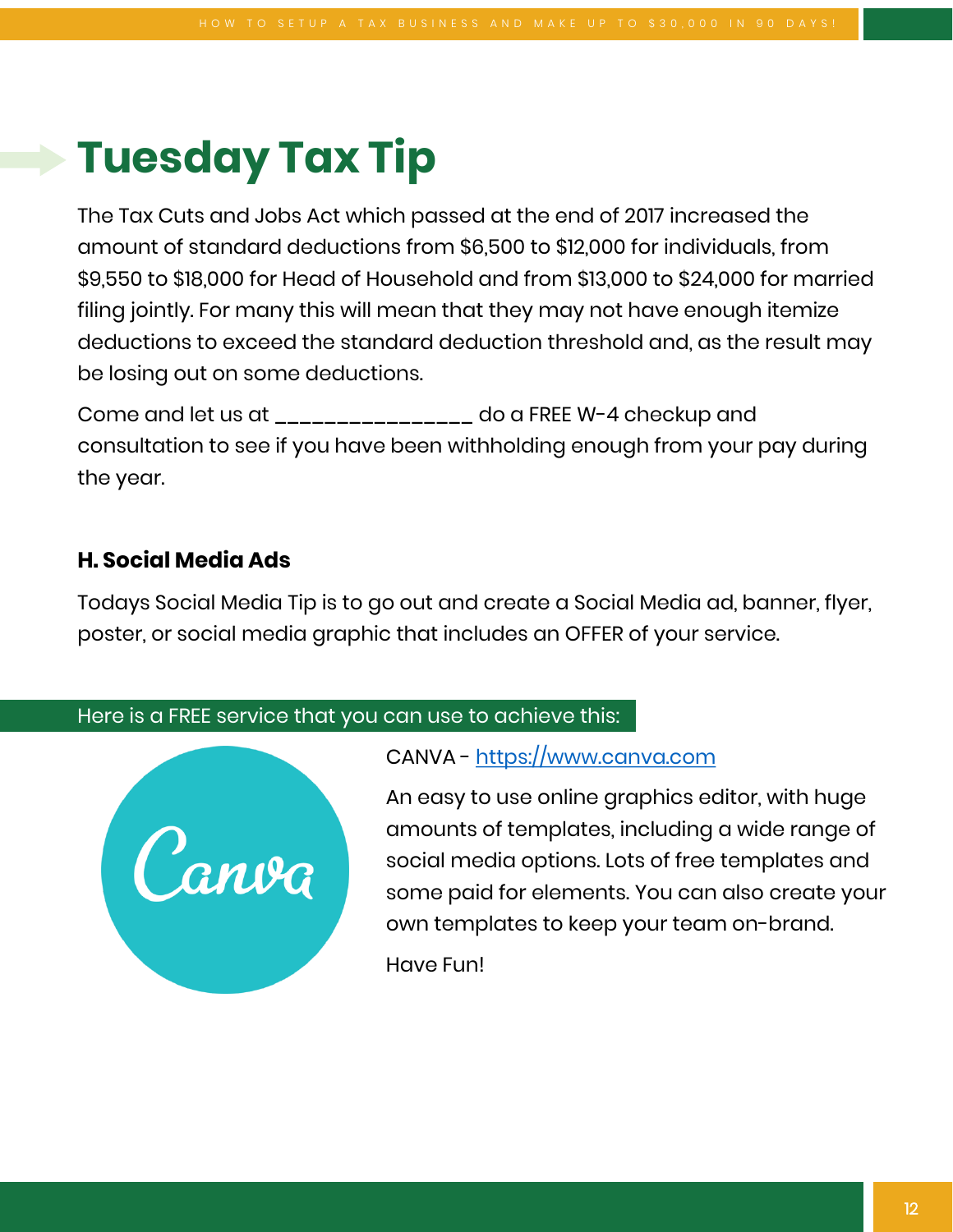#### **I. Offline Marketing**

Find local real estate investing and networking marketing seminars and flyer cars in the parking lot.

#### Estimated Time: 2-3 hours

Real estate investing gurus and network marketing (MLM) companies have been selling their wares through the good ol' free evening seminar method for decades, and they're still growing strong.

Anybody looking to get into one of these types of businesses has expressed an interest in being self-employed.

That means they're about to have new tax challenges.

Find out about such meetings going on around you. Search on MeetUp.com, Craigslist "community" section, and call local hotels and inquire about such meetings they have coming up on their calendar.



If you can, arrange to actually speak at those meetings. Contact the organizers and inquire about doing a 10-20 minute "tax talk" about their new self-employment tax obligations.

Alternatively, find out when the seminars are. Print up flyers. Put them under windshield wipers in the parking lot during the seminar.

Bam. Cheap, guerilla marketing.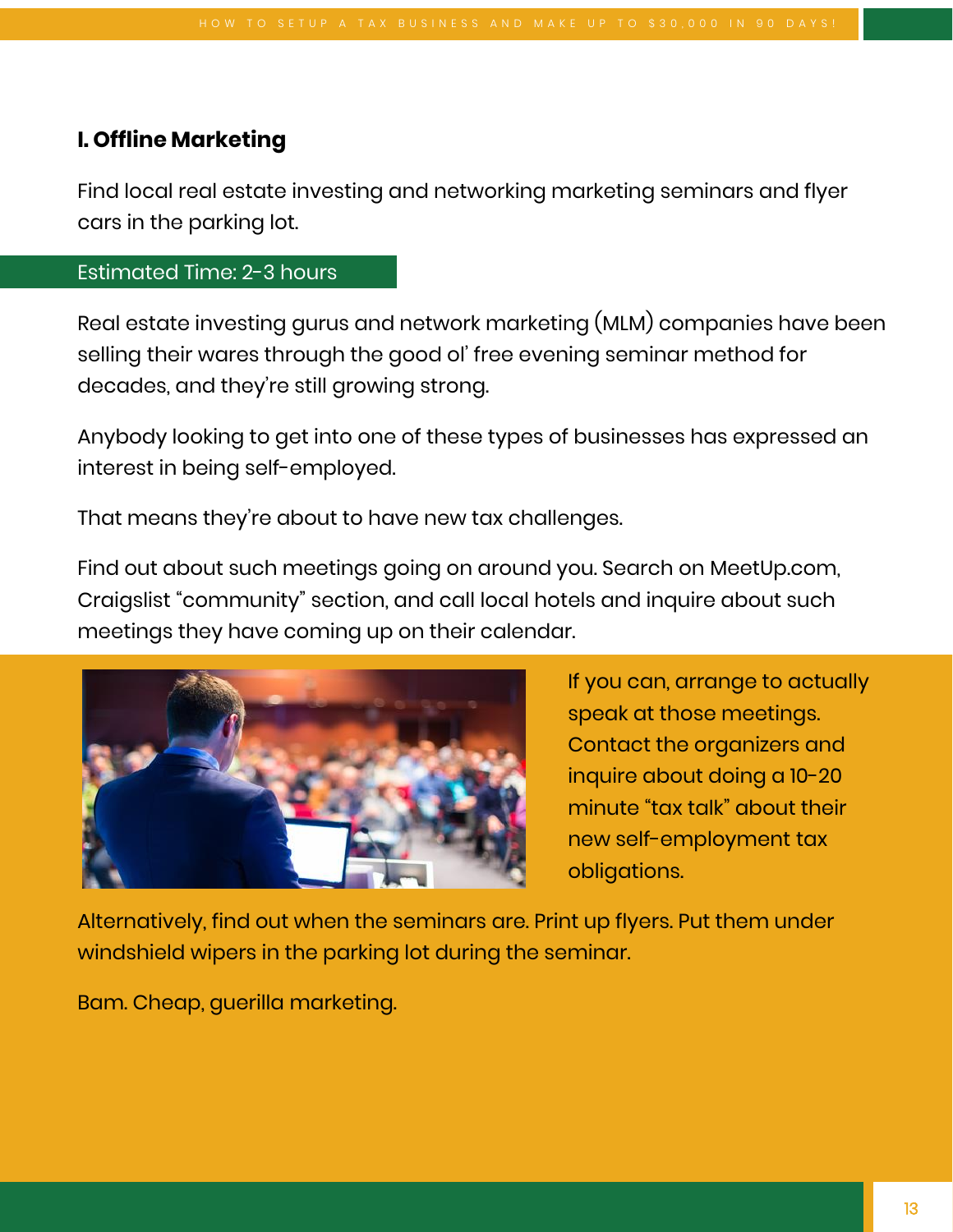#### **J. Mailers**

Mail out Christmas cards as a client reactivation campaign.

#### Estimated Time: 60-90 minutes

Everybody has clients that drop off the face of the Earth for some unknown reason. Perhaps they moved, their cousin became a tax preparer, or just didn't like your shoes last time they came to see you. Bottom line: Everybody has client turnover.



Go through your tax software. Check off your names from your MEMORY JOGGER list. Go back for the last 3 to 5 years. Filter out the people that have never come back. Export those people to a spreadsheet.

Hop on the Googles or visit a local store. Either stuff envelopes yourself, or use a print-and-send service. Send Thanksgiving cards to those lost clients, thanking them for their past business. Include a Call To Action (CTA) — a return review, tax planning appointment, \$50 off, etc. to get them back in the door.

Snag their business now, not in January.